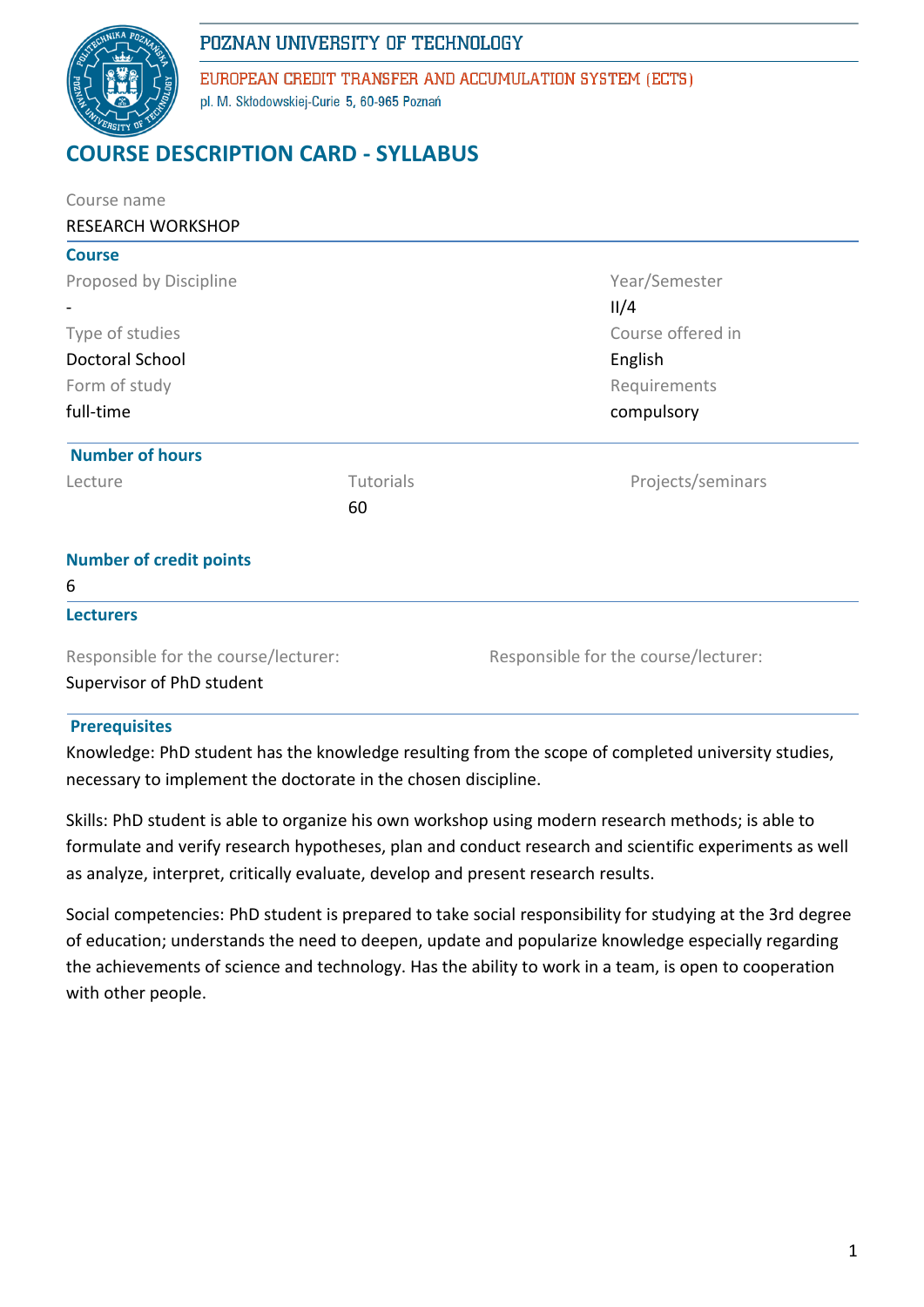

EUROPEAN CREDIT TRANSFER AND ACCUMULATION SYSTEM (ECTS) pl. M. Skłodowskiej-Curie 5, 60-965 Poznań

### **Course objective**

The supervisor cooperates with the doctoral student following the establised communication guidelines based on the master/apprentice relation. In a frame of the Research workshop, the supervisor works with the doctoral student, supervises the preparation of the doctoral dissertation, develops and determines the method of communication with the doctoral student, provides the doctoral student with substantive and methodological assistance regarding scientific work. The supervisor enables the doctoral student to participate in the research work of the Unit, as well as consults and discusses the obtained results, indicates directions and assesses the doctoral student's scientific development and the progress of the doctoral dissertation. In addition, the supervisor supports the doctoral student's activity in obtaining grants and their mobility, develops the doctoral student's ability to conduct research and collaborate in various research teams.

### **Course-related learning outcomes**

### Knowledge

A PhD student who graduated from doctoral school knows and understands:

1. global achievements, covering theoretical foundations as well as general and selected specific issues that are related to the subject of the doctoral disertation being prepared, to the extent that enables revision of existing paradigms, [P8S\_WG/SzD\_U01]

2. scientific research methodology necessary to implement the undertaken research problem, [P8S\_WG/SzD\_U03]

3. principles of disseminating results of scientific activity, also in an open access mode,

[P8S\_WG/SzD\_U04]

4. the impact of the conducted scientific activity on solving dilemmas of the contemporary civilization, [P8S\_WK/SzD\_U05]

5. the importance of knowledge transfer to the economic and social sphere as well as those of commercialization of results of scientific activities and know-how related to these results. [P8S\_WK/SzD\_U07]

### Skills

A PhD student who graduated from doctoral school can:

1. use knowledge from different branches of science to creatively identify, formulate and innovatively solve complex problems or to perform research tasks such as:

- define the aim and subject of scientific research, form a research hypothesis,
- develop research methods, techniques and tools and use them creatively,
- draw conclusions on the basis of research results, [P8S\_UW/SzD\_U01]
- 2. critically analyze and assess scientific research results, work of experts and other creative activities together with their contribution into knowledge development, [P8S\_UW/SzD\_U02]

3. communicate on specialist issues on the level that allows active participation in the international scientific community, [P8S\_UK/SzD\_U04]

- 4. share results of scientific activity also in a popular form, [P8S\_UK/SzD\_U05]
- 5. initiate debates, [P8S\_UK/SzD\_U06]
- 6. take part in scientific discourse, [P8S\_UK/SzD\_U07]
- 7. plan and implement individual and team research projects, also in the international community,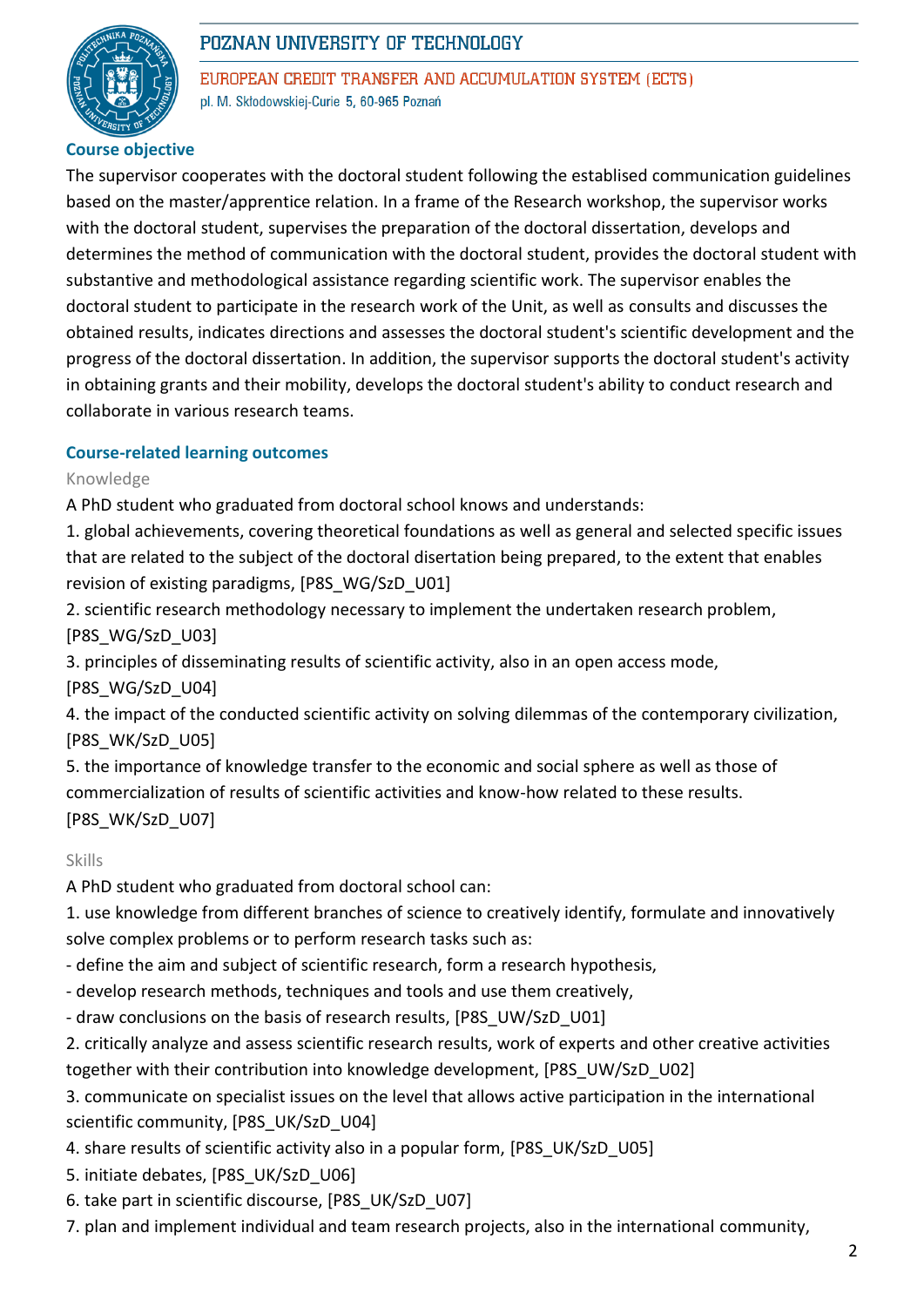

EUROPEAN CREDIT TRANSFER AND ACCUMULATION SYSTEM (ECTS) pl. M. Skłodowskiej-Curie 5, 60-965 Poznań

[P8S\_UO/SzD\_U09]

8. independently plan and act for their self-development as well as inspire and organize development of others. [P8S\_UU/SzD\_U010]

### Social competences

A PhD student who graduated from the doctoral school is ready to:

1. critically assess achievements within a given scientific discipline, [P8S\_KK/SzD\_K01]

2. critically evaluate their own contribution to development of a given scientific discipline, [P8S\_KK/SzD\_K02]

3. fulfilling the social obligations of researchers and creators, [P8S\_KO/SzD\_K04]

4. maintain and develop the ethos of research and creative communities, including:

- conducting independent scientific activity,

- respecting the principle of public ownership of the results of scientific activities, including the principles of intellectual property protection. [P8S\_KR/SzD\_K07]

### **Methods for verifying learning outcomes and assessment criteria**

Learning outcomes presented above are verified as follows:

| PQF code  | Methods for verification of learning outcomes                 | Assessment criteria       |  |  |
|-----------|---------------------------------------------------------------|---------------------------|--|--|
| W01, W03, | Assessment of the PhD student's knowledge of issues and       | Level of detail and       |  |  |
| W04, W05, | proper scientific research methods necessary to implement     | correctness of acquired   |  |  |
| W07       | the undertaken research problem. Adequate presentation        | knowledge, positive       |  |  |
|           | and defence of their individual ideas and the awareness of    | attitude to scientific    |  |  |
|           | the relevance of own results for science or technology        | research                  |  |  |
|           |                                                               |                           |  |  |
| U01, U02, | Assessment of the PhD student's ability to solve an assigned  | Correctness of the        |  |  |
| U04, U05, | problem in doctoral dissertation and their ability to         | applied solution,         |  |  |
| U06, U07, | substantiate the applied solution method and obtained         | dilligence and quality of |  |  |
| U09, U010 | results as well as to share own results in the scientific     | performance               |  |  |
|           | community                                                     |                           |  |  |
|           |                                                               |                           |  |  |
| K01, K02, | Assessment of the PhD student's ability to critically reflect | Quality of critical       |  |  |
| K04, K07  | on their own achievements and contribution to science or      | reasoning, use of         |  |  |
|           | technology and to conduct independent scientific activity     | referencing and           |  |  |
|           |                                                               | supporting evidence in    |  |  |
|           |                                                               | drawing conclusions       |  |  |
|           |                                                               |                           |  |  |